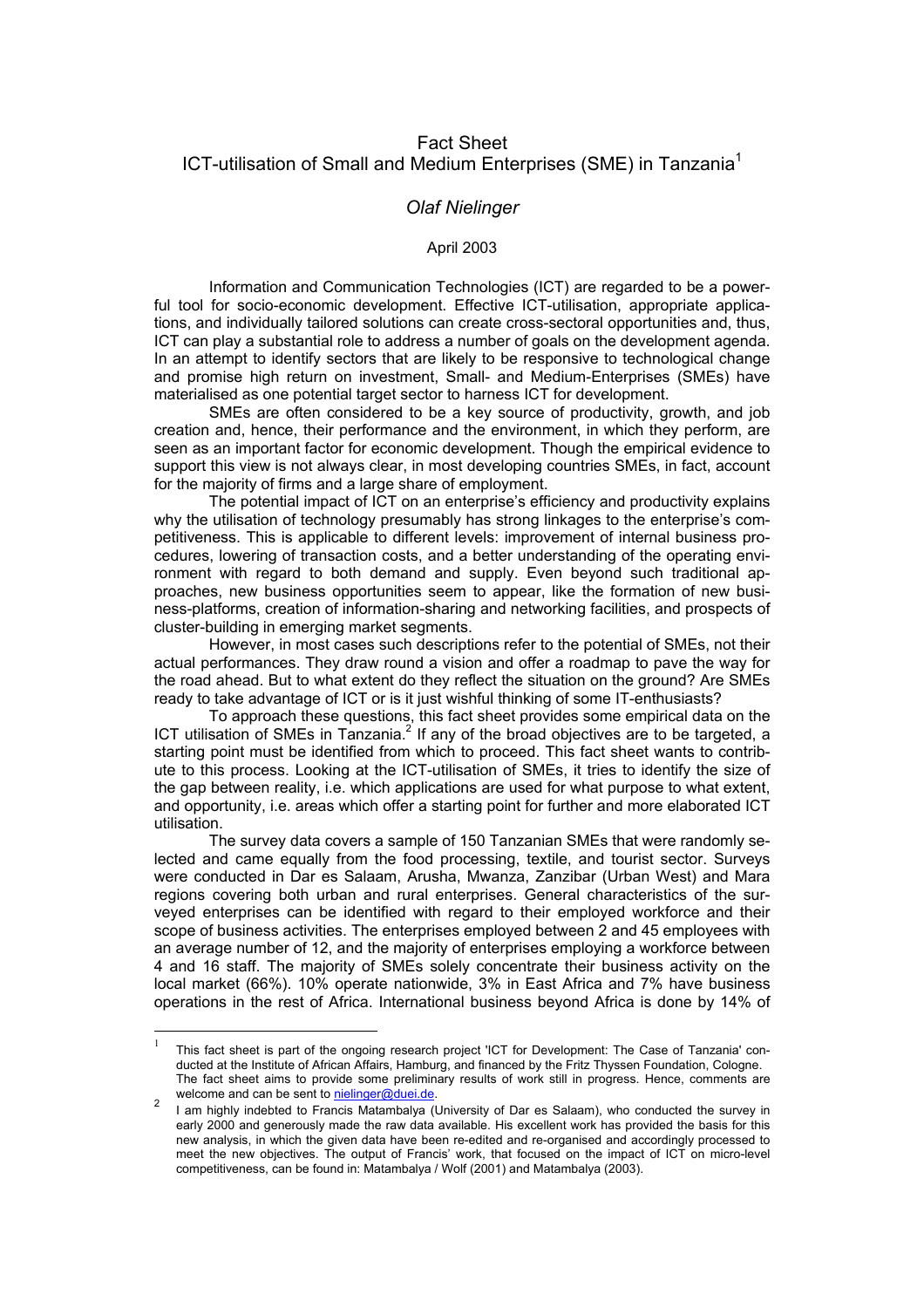the enterprises. Taking into account that it is mainly the tourist sector that operates internationally – though there are exceptions – the average SME in Tanzania operates on a fairly labour-intensive basis and serves mainly the local and regional markets.



With regard to ICT, the following observations can be made:

Box 1 gives an overview of ICT-diffusion among Tanzanian SMEs between 1990 and 2000. Clearly fixed line phones present the most prevalent technology. Their steadily increasing number coincided with the rehabilitation of the telephone network by the public telephone operator TTCL since the early 1990s. The flattening growth rate since 1999 that evens out below the 70%-mark points towards a gradual saturation in this segment.

Mobile phone, PC and email penetration took off in 1996. Whereas the average ICT diffusion in Tanzania considerably caught up between 1999 and 2001 (according to ITU data, but also supported by own research findings), SMEs demonstrated significant growth rates between 1996 and 1998. Thus, they can be described as early adopters of the new technologies. They responded to new opportunities as soon as services were provided and, therewith, underlined their ability to react flexibly and immediately to a changing environment. Especially mobile phone subscription increased rapidly from almost zero in 1996 to remarkably 40% in 1998. This suggests that there was mainly a demand for basic (= telephone) communication, either in addition to fixed line phones or as their substitution that boosted the subscription numbers.

PC and email diffusion also grew substantial since 1996, but less significant than telephone growth rates. The similar growth pattern implies that email introduction has been a strong impetus to investment in computer equipment. That email is slightly higher than PC utilisation suggests that some SMEs meet their demand for ICT by using public access facilities.

However, ICT diffusion rates have slowed down since 1999. Possible explanations might be that (1) those, who are able to utilise the technology, are already sufficiently equipped, (2) prohibitive costs prevent any further advanced ICT utilisation, or (3) any further ICT utilisation is not regarded as a means to increase the enterprises' economic opportunities.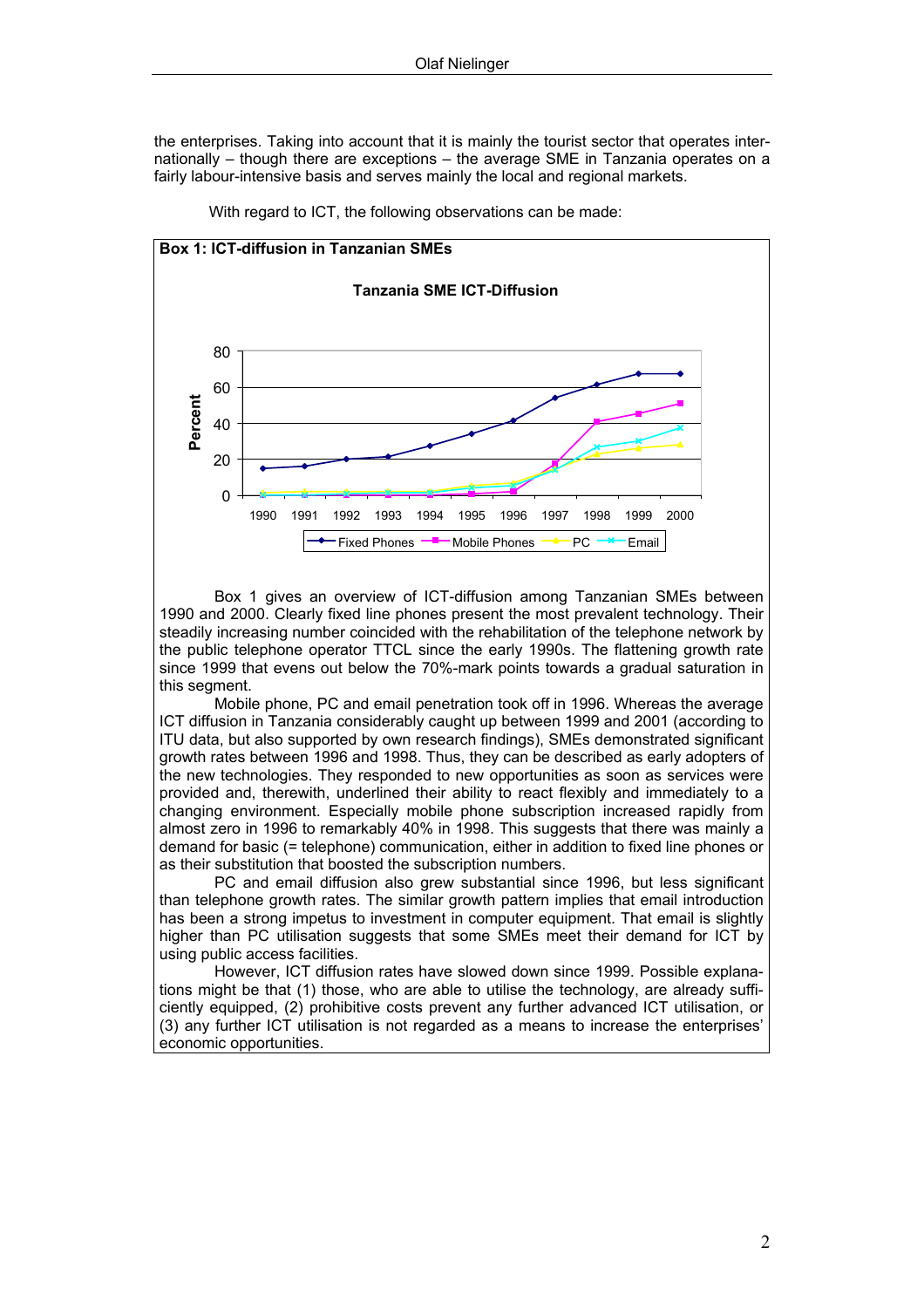

Box 2 assesses different means of business communication. Whereas the first chart focuses on the means available regardless of their actual utilisation, the second chart quantifies different channels of business communication. Both diagrams reveal a large prevalence of face-toface communication. Apart from the accessibility of different means of communication, personal communication is the most dominant mode to exchange information, and has remained so in spite of the arrival of alternative techniques to communi-

 Besides, telephone communication has an outstanding role in doing business. An overall diffusion of almost 90%, either fixed line, mobile or public access, underlines the importance of the telephone.

Furthermore, there is a remarkable disproportion in the availability of fax and email and their actual usage. 36% of the enterprises have access to a fax-machine and one-third have access to email. However, both means account for only 10% or 9% of total business correspondence, leaving outstanding 81% of business correspondence to traditional, nonelectronic means.

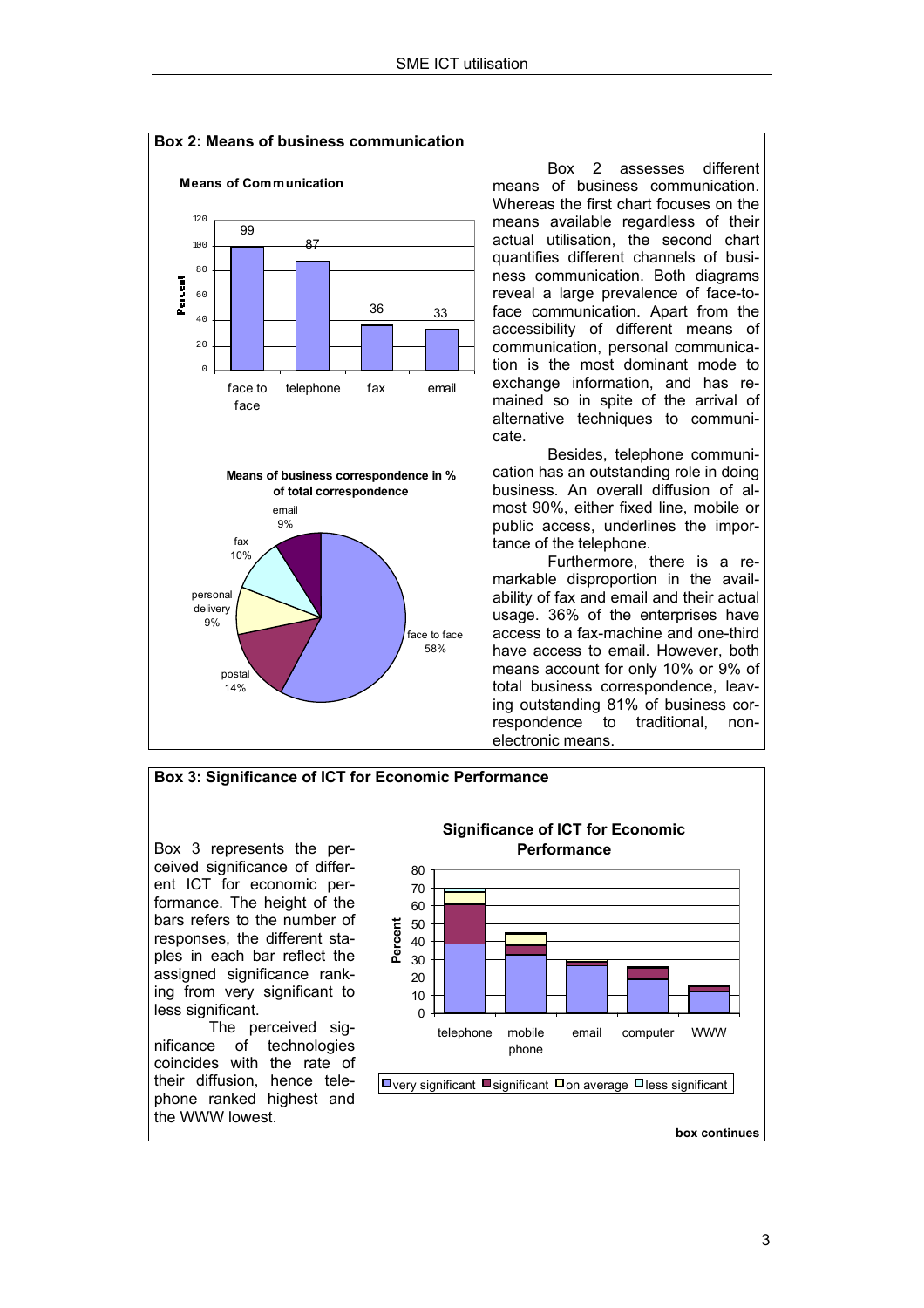Though this box refers to the perceived and does not reflect the actual significance of the individual technology, it, again, exposes a clear ranking. 60% of respondents recognized the telephone and 38% the cell phone as 'very significant' or 'significant'. Computer based applications are led by email (28%), then come other computer applications (25%) and last is the World Wide Web with 12%.

Interestingly, responses referring to an 'average' or 'less significance' decrease as overall responses decrease, too. While about 10% or 5% regard the telephone or the cell phone to be less important, email and computer based applications count only 1-2% of indistinctive answers and the WWW counts even none. This can be interpreted that either the few users of computer-based communication are quickly convinced of the relevance of the new technology, or more likely, that the number of so-called desired or expected responses (i.e. the interviewed answer the way they think they are expected to answer) grew as the questions became more computer-oriented and the sample shrank, consequently.



and 165 US\$ for fax

machines.

1.000 TSh = 1 US\$

With regard to the total investment in computers, the investment ratio between investment in hardware and software is 7:1, indicating that only a small number of enterprises have purchased any additional or specialised software. Consequently, most SMEs felt to be sufficiently equipped with the software packages coming with the purchase of the computer, or, in fact, using illegal software copies.

Reminded that the selected SMEs came equally from the three sectors surveyed, the tourist sector alone accounts for more than two thirds of all investment in ICT among Tanzanian SMEs. The investment rate of the food processing sector is similar to the Tanzanian average, leaving the textile sector far behind.

Though the extent to which the tourist sector leads the investment scale might come as a surprise at a first glance, it reflects two particularities of the sector: (1) the outbound perspective of tourism that requires by its nature intensive communication, and (2) the fact that mainly the premium tourist segment is targeted, which in turn demands a good provision of services.

The investment of the two remaining sectors might correspondent to their significance in the Tanzanian economy, where some renewed effort is put into food processing, while the textile sector has experienced a steady decline during the last years.

Although the sectors differ substantially in their amount of investment, they have a similar pattern in their respective investment ratios: Roughly two thirds of investment is spent on computer equipment, the remaining third is spent on telephone, cell phone and fax.

**box continues**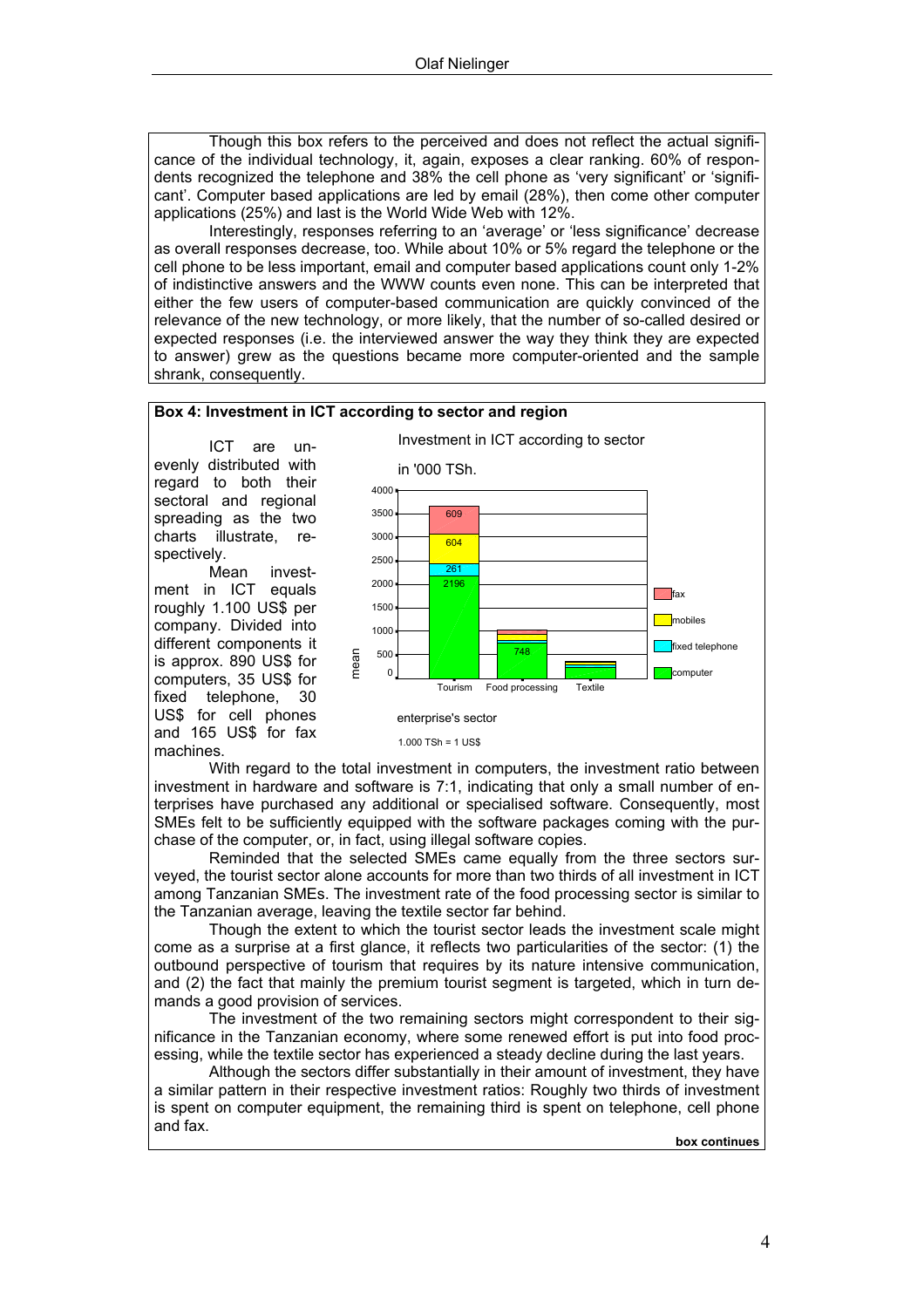

The regional ICT investment pattern demonstrates not only an expected urban bias, but also a bias in favour of the two main cities: Dar es Salaam, as Tanzania's commercial capital, and Arusha, as the tourist capital of the country. The total amount of investment in these two cities is similar, but the composition is remarkably different. Whereas in Dar es Salaam three quarters of investment go to computers, in Arusha more than one half of investment is spent on telephone and fax.

Apparently, Mara-Region has almost no ICT investment. This deserves special attention for that reason that Mara is, though a remote and low profile region, a better representative of the whole country than the profiled urban centres.

Zanzibar SMEs (Urban-West) did not submit investment figures, but as Box 5 suggests, the overall quantity would be similar to the Mwanza figures. Although some investment is made in this region, it is significantly behind the two top-performers.

### **Box 5: Sectoral and regional ICT-diffusion**

Box 5 provides the number of ICT components and their regional and sectoral distribution. On average, SMEs account for 1.62 direct fixed lines, 1.16 mobile phones, and 0.52 computers per company. With this numbers the sector is, according to ITU data, clearly above the Tanzanian average and they make clear that the SMEs are pioneers of ICT diffusion in the country. However, these qualities are unevenly distributed and result in a regional and sectoral bias in ICT utilization.



Dar es Salaam and Arusha take the lead, still Dar es Salaam with a higher cell phone penetration and a slightly higher computer density.

Mwanza and Zanzibar are midfield with just a small number of computers and a clear focus on telephone services. Again, Mara comes last reflecting the marginal role of ICT in remote and rural areas and the virtual inexistence of any cell phone or internet services. Enterprises rely on one TTCL line on average.

**box continues**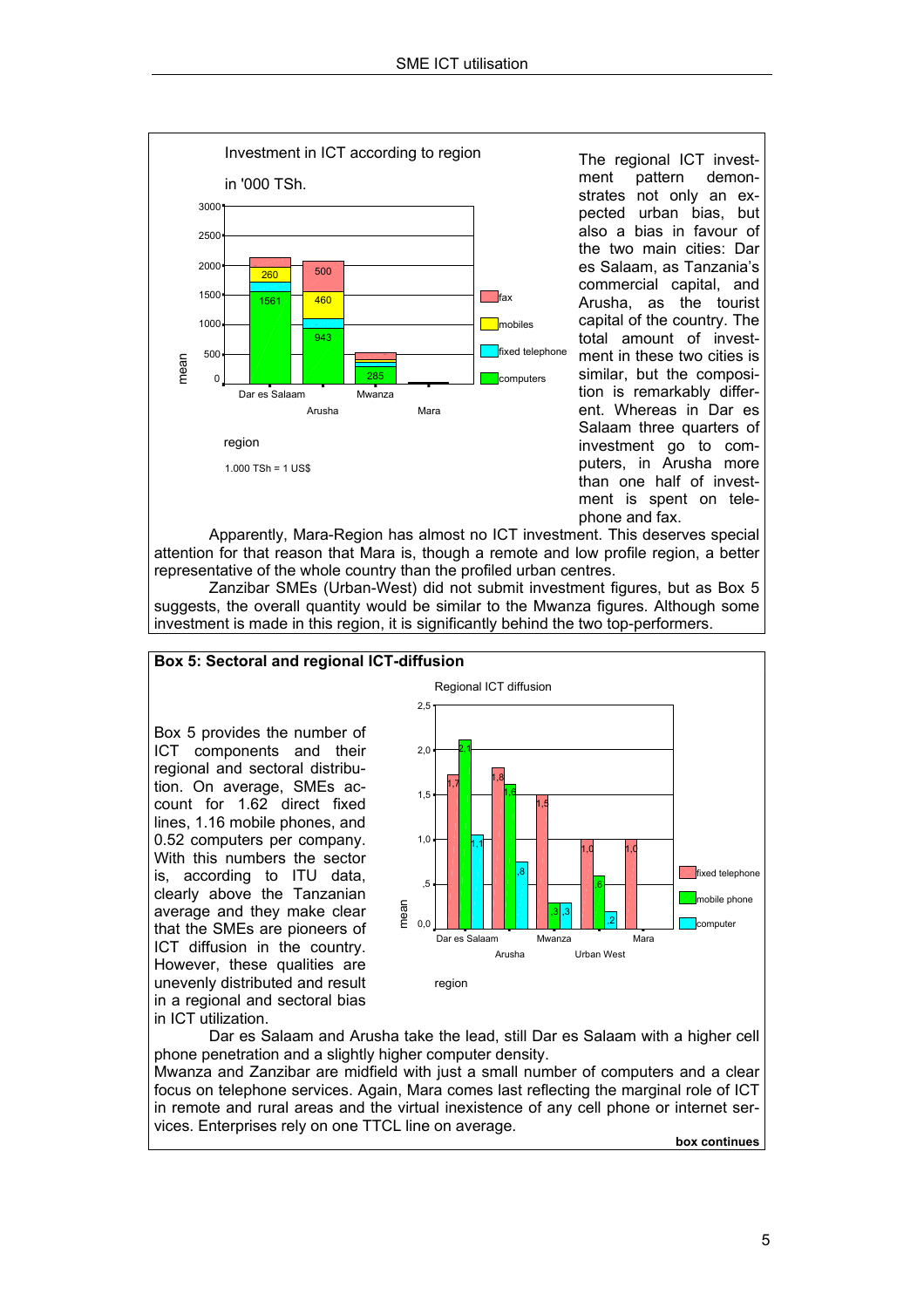As before, sectoral diffusion figures reveal the wide above average performance of the tourist sector. Tourism companies make considerable use of ICT and are equipped with 2.2 fixed phones, almost three cellphones and 1.3 computers per enterprise.

Next is the food sector that very much equals the Tanzanian average numbers as given above.

The textile sector is hardly utilizing any ICT. Computer numbers can almost be neglected. A clear focus is on telephone services.





Box 6 provides information on the type of computer applications utilized in SMEs. The sample coincides with the total 28% of Tanzanian SMEs that are computer owners as given in box 1. The figures reveal a clear ranking of applications that are available and in use.

With roughly 46% word processing is the most widespread application. Internet communication (email, WWW) and other advanced office, management or controlling applications are secondary with only a modest rate of diffusion. Herein, bookkeeping and order processing as basic input and output control have some significance, advanced applications as stock listings or other managerial tools for decision making are rarely utilised.

Furthermore, there is a clear hierarchy of software applications. The more complex the software, the less it is applied. This might be due to the training needed to use the software efficiently, but also to the costs of more complex software solutions.

**box continues**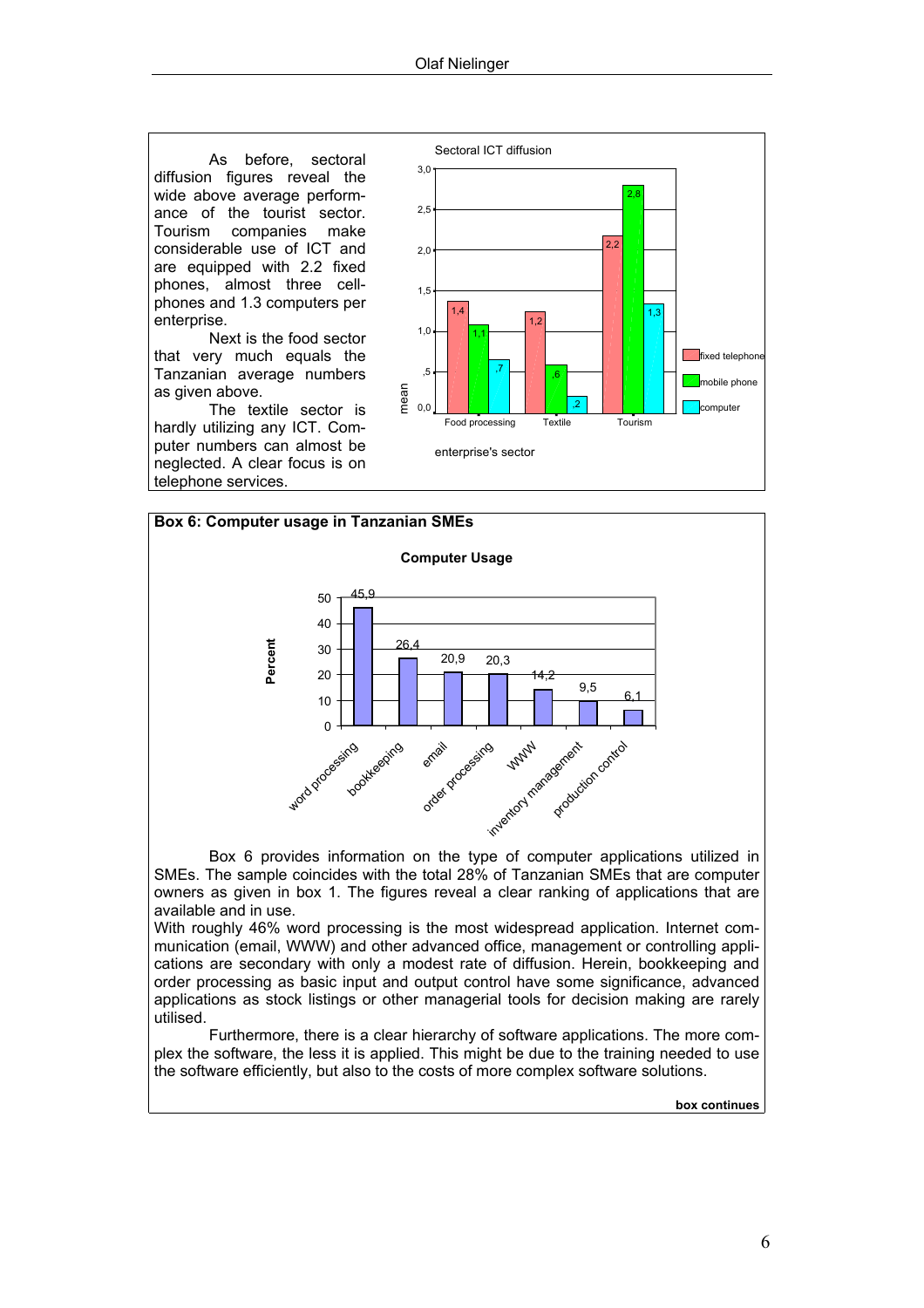

With respect to Internet applications the two graphs on the left present figures on WWW and email utilisation. The WWW is mostly used for email (webmail) services. Only 12% of those enterprises using the WWW have created their own website. Most likely these are enterprises that serve markets beyond their own location. The WWW as a market research tool, i.e., a tool to access information on the company's business environment, has not yet matured either because of a lack of knowledge or simply because of the inexistence of such information.

However, WWW utilisation highlights the dominance of email usage in Internet communications and email traffic suggests that computer based communications increasingly play an important role in business, especially to serve the customers, who receive almost 30% of all emails sent.



Only a minority of 18% of enterprises offer formal computer training courses to their staff. The similar level of in-house and outside courses deserves attention, because in general in-house training is only suitable when a critical mass of trainees is available. This suggest that, again, the heavy ICT-users influence the picture in an overproportional manner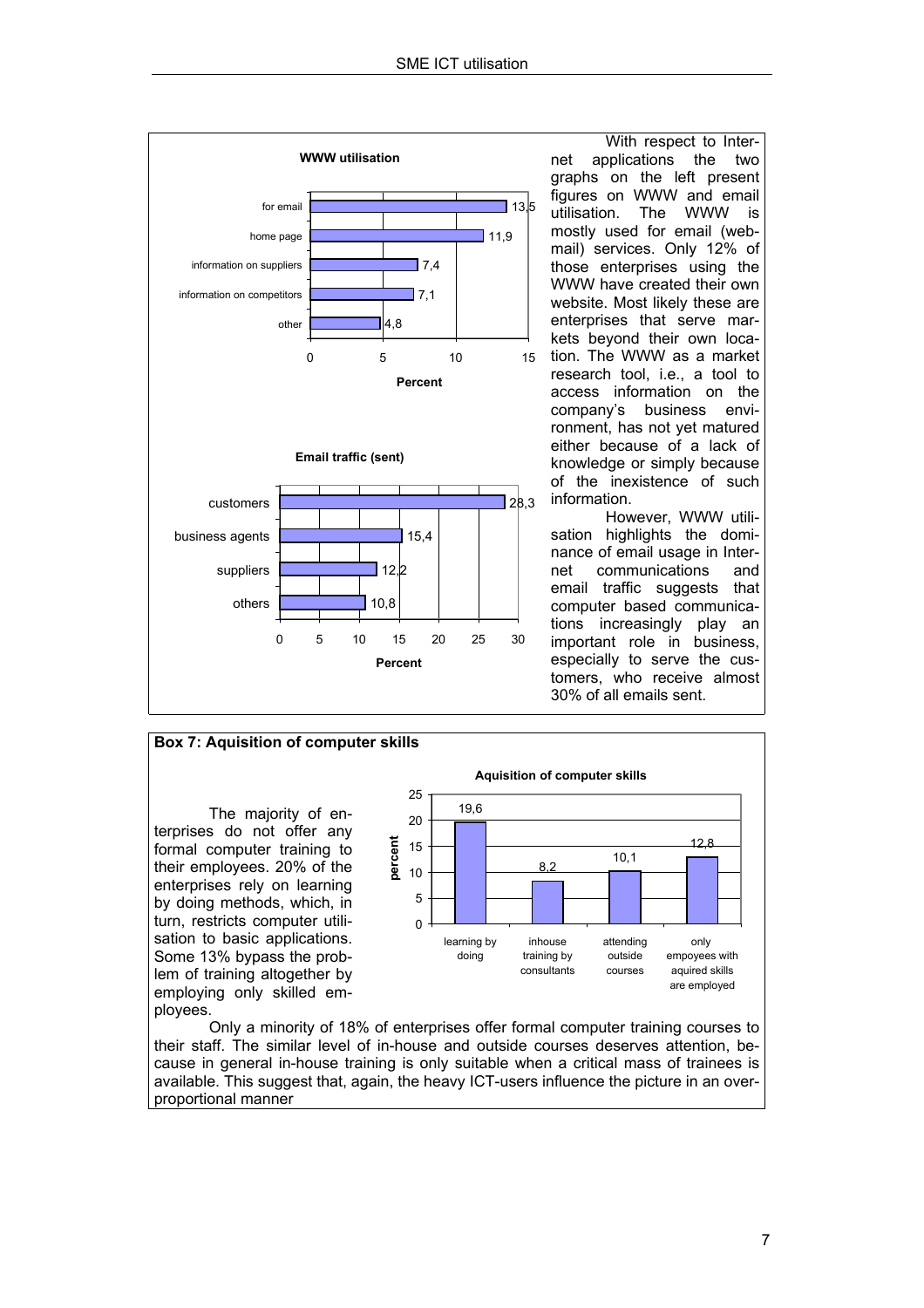

Box 8 summarises the main obstacles of computer utilisation as identified by the surveyed SMEs. Apparently, high costs represent the main impediment (41%). Together with the 26% of responses that state that a lack of technical skills prevents further growth in ICT-usage, deficient resources and capacities to harness ICT for business performances form a major barrier to computer utilisation for two thirds of the companies.

A second response set is given by those, who do not see any use of computers, because the technology is irrelevant for their business (33,1%) or for the interaction with their business partners (27,7%).

In sum, both response sets contribute to a probable vicious circle. Computers are dismissed due to high costs or skills needed. High costs or a lack of skills led to a scanty diffusion of ICT, which in turn contribute to their peripheral nature.



8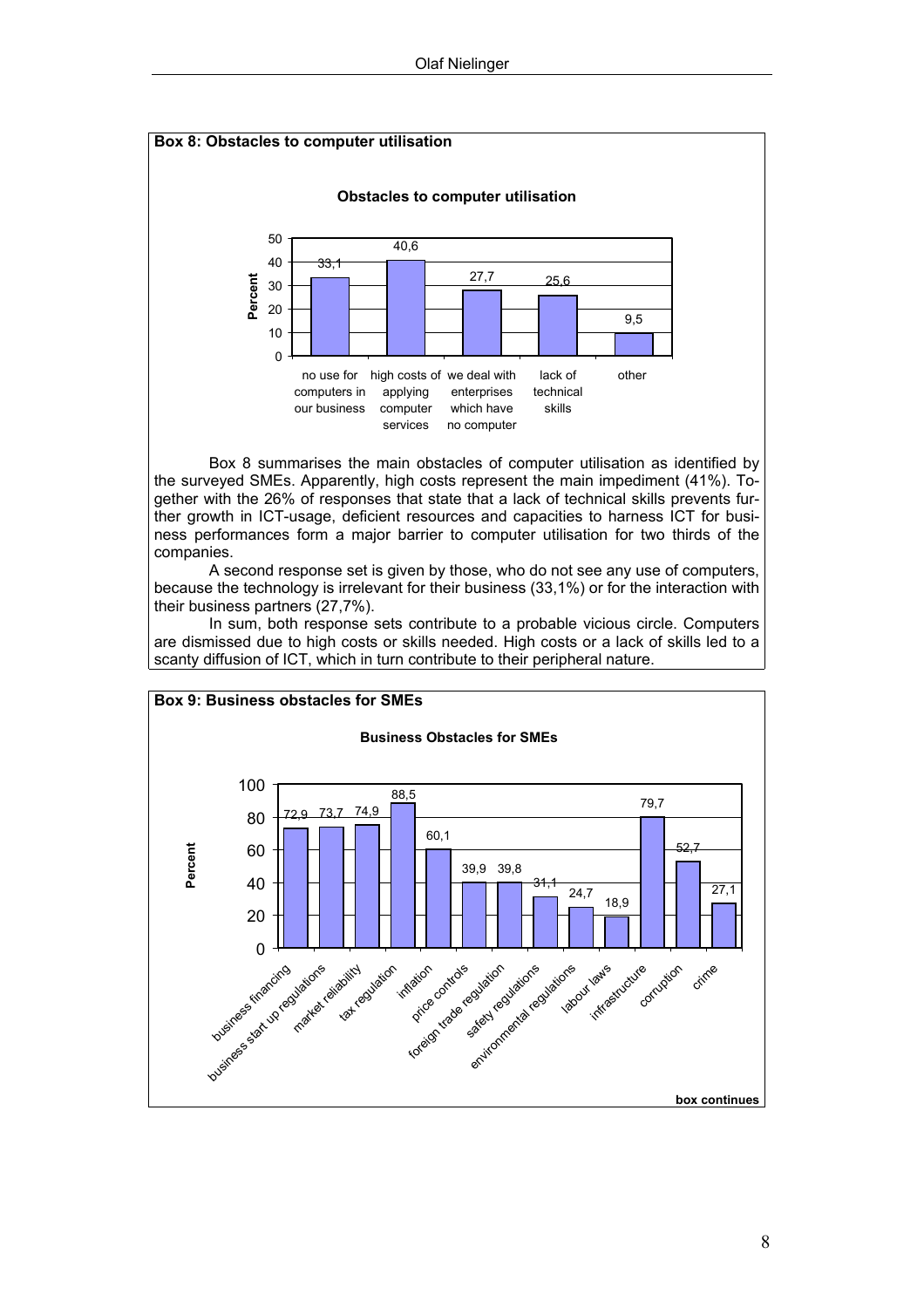Whereas the previous boxes solely focus on ICT-utilisation of Tanzanian SMEs, box 9 covers the broader picture of SMEs' general business environment. Advocating ICT as a means to improve business performances of SMEs must take into account that communication is only one factor, and according to the chart only a marginal one, that restrains a better SME performance.

Though issues of infrastructure rank second in the chart, communication infrastructure as a business obstacle accounts for 'only' 45%, if inquired separately – compared with higher values for electricity (69%) and transport infrastructure (59%) and a lower value for water (41%).

Thus, communication ranged in the lower third of perceived business obstacles. ICT can improve SME performance, but strategies that aim to strengthen SMEs must take into account the complex environment and the high number of various business obstacles SMEs are facing.

#### **Concluding remarks**

1. The data provided here reflect the situation for Tanzanian SMEs in early 2000. Although ICT-diffusion has increased since then, growth rates in the SME-segment have sizeably slowed down and are well below the exceptional 1996-1998 growth rates – an assumption based on several background interviews and observations done during two field visits in Tanzania in 2002 and 2003. Thus, the basic findings of this fact sheet are still applicable.

A notable exception is the use of mobile telephones that has witnessed a quantum leap both in terms of coverage and subscription rates from mid-2000 onwards. Most likely, SMEs like others have taken advantage of these newly available services and improved their business situation with respect to basic telecommunication services.

- 2. The survey reveals a substantial predominance of traditional means of communication. The notable growth period in the late 1990s, where some early adaptors have developed some ICT-capacities, cannot conceal that the overall diffusion remains low. In addition, under-utilisation of ICT is a common feature and a wide spread gap between availability and effective use can be observed.
- 3. Figures of ICT-utilisation show a strong regional and sectoral bias. Usage is concentrated in the urban centres, particularly in Dar es Salaam and Arusha, and in the tourist sector.

The urban bias implies that usage depends on the availability of the technology and reasonable pricing. Furthermore, it emphasises the advantageous condition of an existing critical mass of IT users, because the benefits of a network increases, the more users are connected to it (=network externalities). In addition, the sectoral bias suggests that information-intensive and internationally oriented business segments make use of ICT above average.

In sum, the main stimulus to introduce ICT is to lower communication costs and to fasten communication. Therefore it is rather to lower transactions costs than the introduction of new management tools that has driven the diffusion of ICT.

- 4. If taken into account that the heavy ICT users distort the average usage figures and that the typical Tanzanian SME does belong to them, then ICT, in fact, are even less significant for the majority of SMEs than indicated in the graphs above.
- 5. If SME development is regarded as a suitable instrument to raise economic growth and issues of SME promotion are to be addressed – either from politics, the donor community, SME development agencies, or from the SMEs and their associations themselves – any approach needs to deal with the challenging mix of business obstacles and the heterogeneous character of different types of enterprises.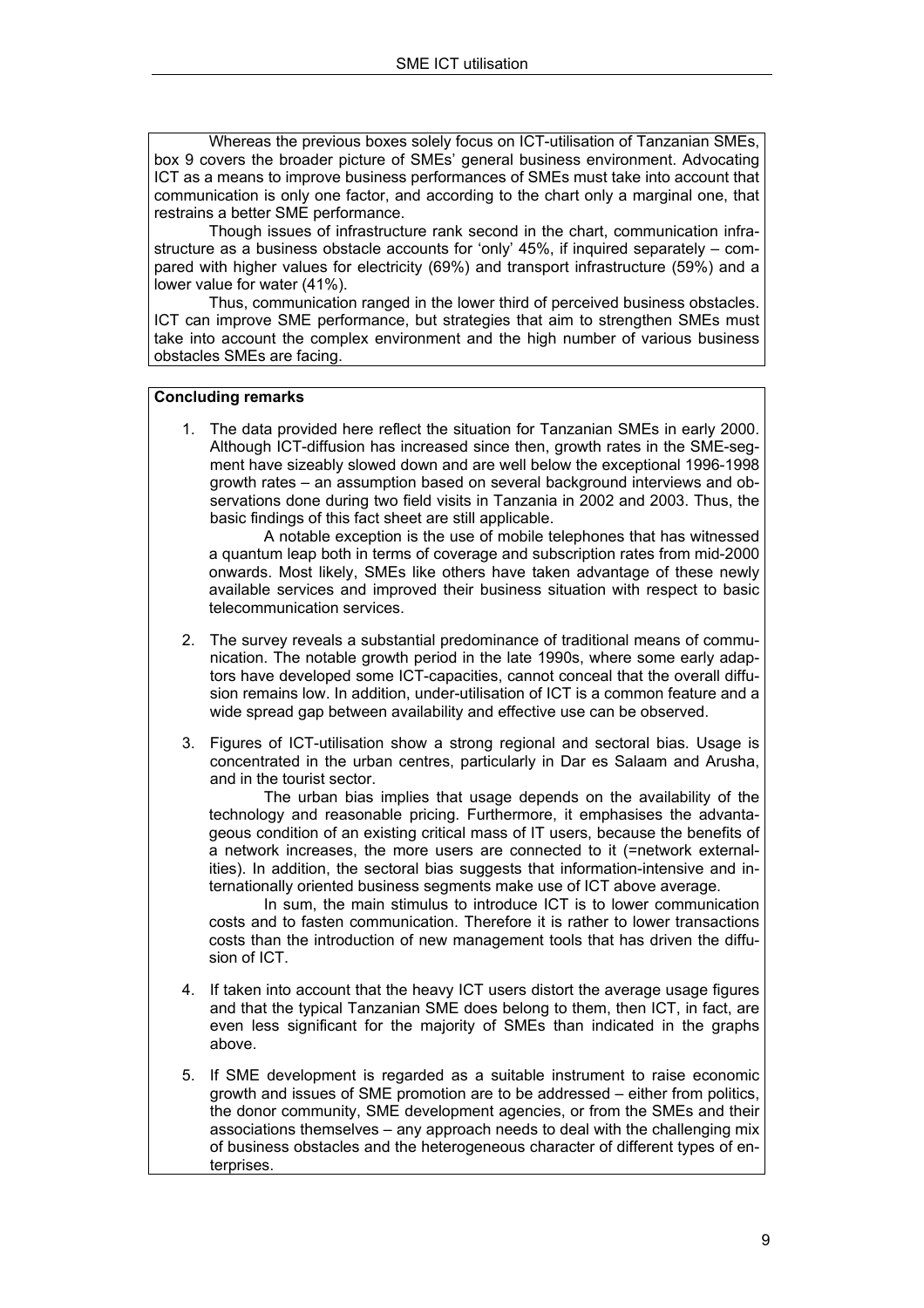6. Focussing on the intersection between SME development and ICT promotion, different starting points can be identified. Generally, the idea of cluster-building and the facilitation of joint action of dispersed and isolated firms might bring new opportunities, such as information and resource sharing, joint marketing or joint lobbying. So attained "collective efficiency" could bring about better market access, flexible provision of services and products, and scaling up of business activities in emerging and lucrative market segments.

However, such approaches are more feasible for more developed and well-managed SMEs. For the majority it would mean to do the second step first. If ICT-capacities are sequenced, most SMEs in Tanzania are in a start up phase. First, there must be a necessary understanding of the potentials of ICT before basic application training can make a difference and can eventually expand to advanced applications to assist efficient decision-making procedures.

7. The overall figures and the low level of ICT diffusion among SMEs in Tanzania might allow critics to question the role of ICT altogether. But this would be shortsighted:

Firstly, it would ignore the global evolutionary process of ICT diffusion. In one way or the other most enterprises will be confronted with the new technology in the future. Therefore, a comprehensive ICT support for SMEs could establish best practice approaches that avoid hardships, dead ends, and bad investments.

Secondly, creating a sustainable strategy for SME-development has to include the anticipation of future junctions. Approaches that draw upon the strengthening of networking capacities – even in an information-poor environment – need to address the role of ICT as an important facilitator.

Thirdly, premature criticism of ICT-solutions for SMEs neglects the information intensive character of managerial decision-making. Certainly there is always a good amount of information available offline. But successful examples show that ICT can contribute to the organisation, processing, and analysis of business relevant information. Considering various business procedures, it becomes evident that the identification of a target market or the development of marketing strategies is based upon a collection and interpretation of market information from numerous internal (sales record, stock control, invoices, etc.) and external (administrations, trade associations, newspapers, etc.) sources. These are daily business routines. Effective handling of such activities can unleash the potentials of SMEs and ICT can play a role to this process.

8. The individual SME might be overburdened to implement a sustainable and well-tailored ICT Strategy to make effective use of ICT.

Decentralised SME-service centres could assist SMEs to cope with the challenge. Computer training that meets the different demands from basic to advanced business application, Internet connectivity and email services could be only one part of broad consulting and advisory services covering issues like business registration, financing, regulatory matters or business lobbying. The idea of a one-stop agency to facilitate business, for example, has a fairly good record with respect to the Tanzania Investment Centre (TIC) to attract foreign direct investment. SME service centres could form a congruent equivalent for the domestic market.

Service centres must neither be costly nor complex. Their set up could be structured alongside different service modules, where each centre provides only suitable parts of the whole package of services. Furthermore, such centres could make use of existing infrastructure as provided by organisations like SIDO (Small Industries Development Organisation), SEDA (Small Enterprise Development Agency) or the regional branches of TCCIA (Tanzanian Chamber of Commerce, Industry and Agriculture).